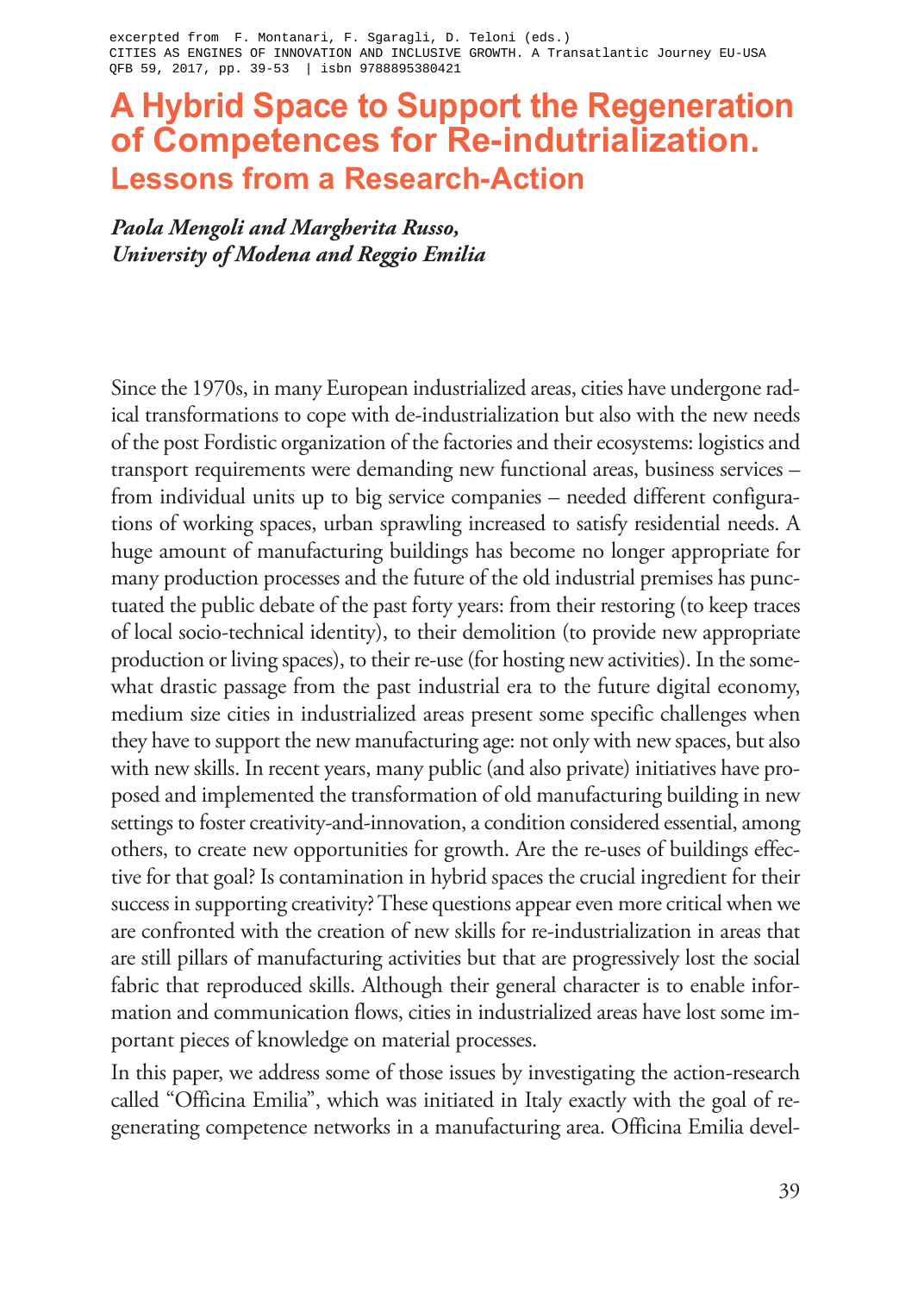oped some distinctive features: the creation of an original space, Museolaboratorio, designed as a hybrid space; the action-research program to introduce changes through the context-based technology education; the intent to build on a large and qualified network, supporting the innovation in the education system at regional level. These features will be discussed below. The rationale for this analysis is to single out which are the agents, the processes and some conditions that may hamper similar initiatives. In this chapter we first introduce, in section 2, the interdependencies between economic system and education system. We discuss a new approach to technology education in context, and the specific characters of what is needed to improve such context-based education. In section 3, we present the education activities produced by Officina Emilia. In section 4, we comment the lessons learned from the action-research that created a hybrid space. Our focus is on the relevant agents, artefacts and interaction processes that can support social innovation in education to enhance significant learning, to meet the changes of the world of production and to address the complexity of concrete situations. Section 5 concludes with some remarks on the lost and missing links hampering the actionresearch to become action.

## **The Interdependencies between Economic System and Education System**

A re-industrialization of Europe is becoming an imperative to support a path of sustainable development characterized by social inclusion and innovation, as remarked also by the Report on EU competiveness (European Commission 2013, 2014). The main rationale for strengthening the manufacturing sector in Europe is based on the acknowledgment of its being the place of significant innovation, which in turn also provides opportunities for growth in the service sector as well (in particular business services). Although it constitutes a decreasing share of Europe's GDP, the manufacturing sector is still the engine of modern economies. Because of backward and forward linkages (Hirschman, 1958), the development in manufacturing sector has a multiplier effect on the growth of the economy (Berger, 2013): a general increase in productivity of the manufacturing sector makes a contribution to the growth of GDP that is four times higher than that of other inputs.

There are a large number of common features among the skills required (in quantitative and qualitative terms) to support changes in technology and organizational models, either in the companies, in the institutions and in urban spaces. New skills can be nurtured in workplaces and they are needed by the labour force already employed (or seeking employment). But there is strong evidence that it is more effec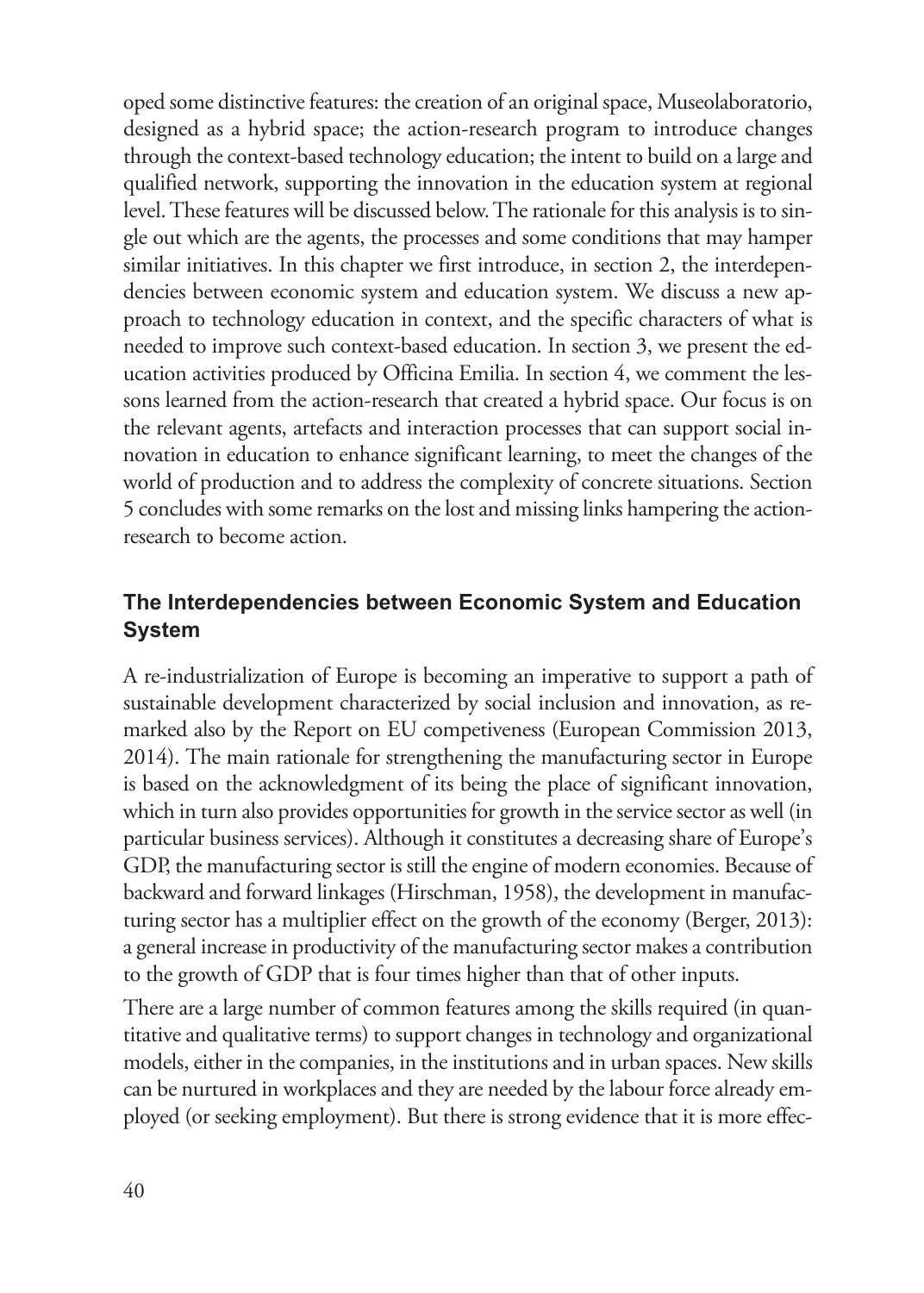tive to incorporate the development of new skills already in the educational pathway (particularly in the upper secondary level and in the university). Both the companies and all the adult education and training organizations should be better integrated with the general education system.

With regard to Italy, the capacity of the actual education system to create and develop adequate skills does not meet current needs. The international comparisons clearly show that Italian students have lower scores in the standardized tests and a longer school to work transition (OECD, 2014). Moreover, there are substantial differences in performance across the national territory and many concerns arise from the bad results of the immigrant students and of the vocational education and training schools. A similar situation was observed in other European education systems, and this is why in the last ten years the European Commission has pushed on innovation in education toward new skills for new jobs (European Commission, 2008).

New skills are required not generically in STEM, but specifically in understanding the functioning of complex systems, in operating in environments with ill-structured problems and in transferring knowledge and skills in different situations from those in which they were acquired. These capacities are suitable to support the regeneration of the manufacturing sector and to improve the social innovation, but they are very different from those described in the labour studies (Braverman, 1974) and in the classical management theories (Fayol, 1949). Those skills are focused on the technologies and the organization of work according to a Tayloristic and Fordistic production model. In Western countries, because of broad sectoral, institutional and technological changes, rooted in the crises of the 1970s, jobs in many manufacturing industries are no longer broken down into routines and well-defined tasks, with the implication that workers can no longer focus only on a particular subset of tasks and consequently, written rules and procedures are less effective in facilitating coordination and ensuring uniformity. Lastly, work specialisation is no longer the only element producing efficient performance both in technical and managerial functions.

Skills to be promoted in the education system must address not only employability, but also social cohesion, inclusion and active citizenship (European Commission, 2012). The inability of young people to understand the context in which they live may be one of the reasons why social cohesion of several local communities is too often threatened (Cresson, 2003). A considerable amount of evidence leads to believe that these skills are dramatically poor among too many young people (Thomas, 2003).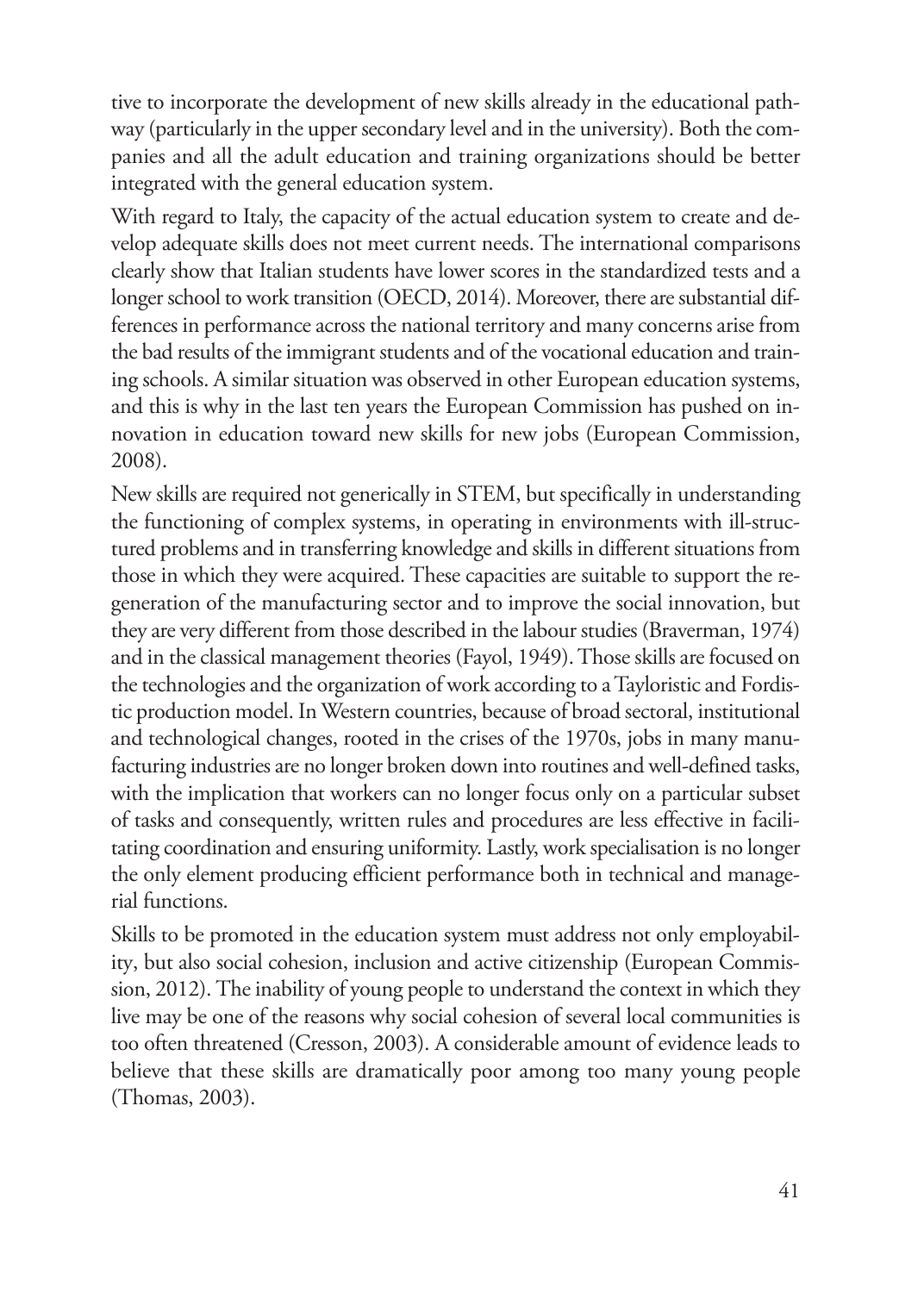If new skills and knowledge have to foster innovation and creativity, then the curriculum (i) must cope with the realm of technology and (ii) must build countless connections across economics, sociology and the studies of institutions. Moreover, new curricula must find ways to enhance the capacity to understand the social, economic, historical and cultural heritage, and the concreteness of the actual conditions of life and work. New contents have to be introduced and teachers have to be trained to cope with more subjects, in order to be able to design and manage multidisciplinary teaching-learning actions.

The vocational courses, at secondary, post-secondary and tertiary level, have to be re-designed to cope with the new training needs of mid-level technicians, especially those employed in industrial sectors, and in the mechanical industry in particular, not forgetting for new managerial and marketing skills. The skills of workers in the industry are less and less linked to specific tasks and duties. Conversely, they greatly need to connect the capacity of each professional position with the processes as a whole and with the company's mission and goals.

The demand for new skills pushes the entire education system on several related interventions: to reduce the early school leavers, to support lifelong learning of the adults, to reduce various types of cognitive barriers, to introduce new learning processes. In this section we shall focus on the latter, on which we suggest to ground all the other related interventions. The most important and significant contributions in designing new learning processes derive from Vygotsky (1934, 1978), Dewey (1897, 1915, 1938), Piaget (1974), Bruner (2009), Papert (1993) and Hutchins (1995) who focus on contextualized knowledge, the opening of the learning environments and the cooperative ways of learning and working. During the Eighties and Nineties, in the US and, until now to a limited extent, in Italy and in Europe, some efficient teaching methods have been tested, compared and evaluated to help students to improve their diagnostic skills, when working on "ill-structured problems". Labelled as "problem-based learning", a group of different teaching-learning practices has been described in a structured way (Barrows, 1985, 1986, 1992). This method is greatly considered as a suitable model for training teachers and for being a standard to be promoted in schools. The need to design effective educational activities for new skills finds in the studies of Papert other valuable suggestions. Following a long experimental process started in 2000, in the 2009 the Exploratorium of San Francisco (CA. USA) presented to the general public a prototyping new space called the "Tinkering Studio" (Petrich *et al.*, 2013). These experiences are now documented and supported by an online training free course for teachers. The method introduces hands-on activities and allows teachers to broaden the possibility of a greater number of students to learn effectively very complex topics.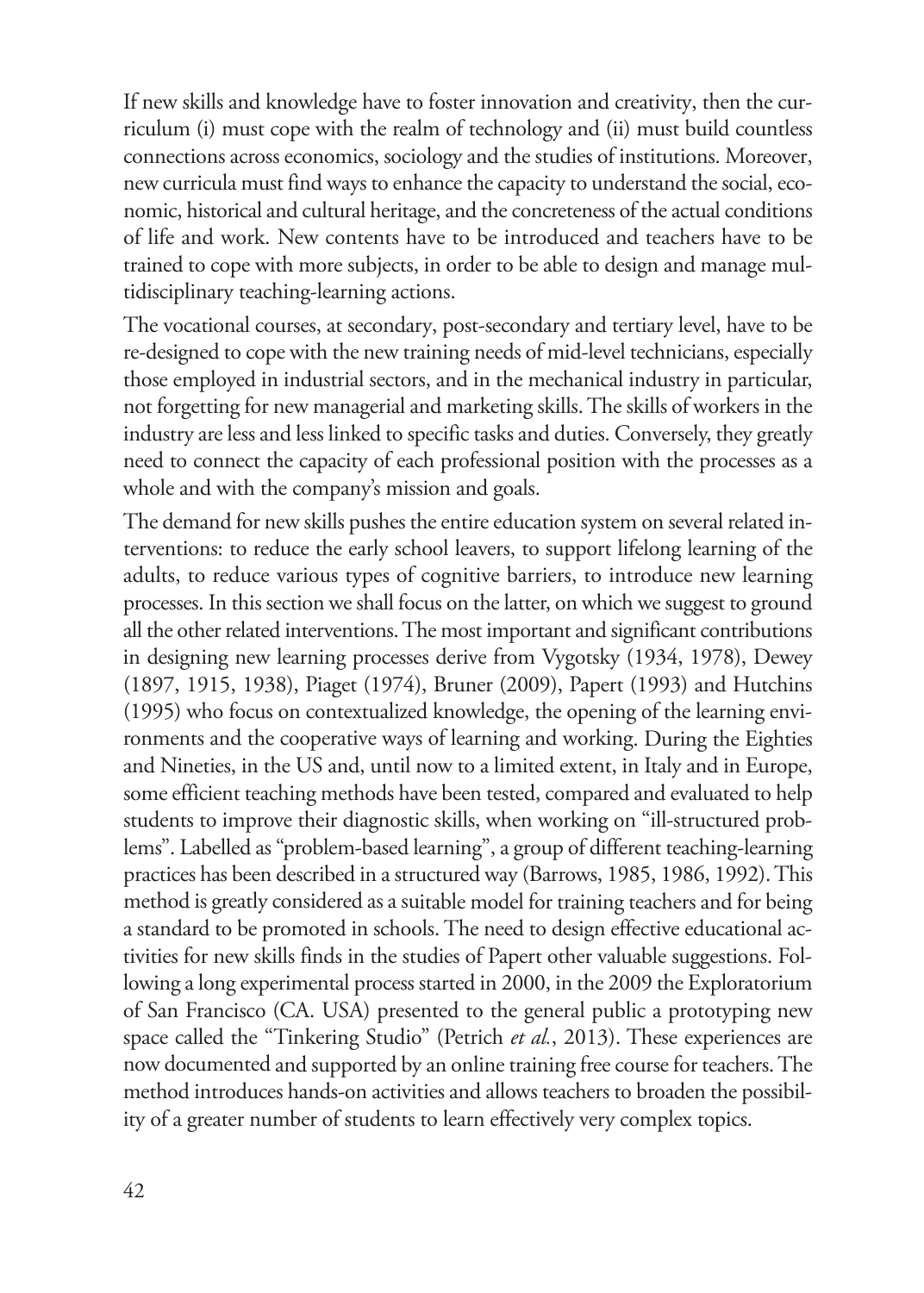In a companion paper (Mengoli and Russo 2014), we argued that it is necessary to boost innovation in the whole education system, from pre-school to university. In particular, the education system must take on the challenge to provide or to increase the provision of the ability to (1) apply in different environments what has been learned, (2) understand the social, economic, historical and cultural heritage of the context in which people live and work, (3) master knowledge of the core work processes. To reach these goals, the education system should allow students to have experiences in several different environments and to be aware of the concreteness of the material conditions of life and work (Cedefop, 2008; Giarini and Malitza 2003).

# **Officina Emilia Action-Research**

Innovation processes in education must address contents and methodologies, the required structures, resources, materials and competences, as well as institutional settings. It is well known that such innovation processes call for systemic reforms in education. When coming from the centre and spreading in the periphery, they could take a long time to be defined and implemented. In this paper, we argue that, alongside the crucially important national and general reform initiatives in education, there are feasible, faster and incisive changes which must start involving local actors in action-research practices.

An example of such interventions is the one realized through the initiative "Officina Emilia": an action-research supported by the University of Modena and Reggio Emilia that produced meaningful actions with and inside schools, aiming at supporting changes into contents and methods of teaching–learning, linking science, technology, engineering, mathematics and social sciences in a more effective way through the design of relationships, tools, innovative pilot actions (Mengoli and Russo, 2000, 2009).

Officina Emilia sought to support bottom up changes in education through multiagent and multi-level actions: an open public space was designed to allow students, educators, production and technology experts, policy makers to open their mindset and improve the understanding and practices on the issue of regeneration of competences. Public hybrid spaces are increasingly recognized as loci to foster innovation processes, since they provide a venue in which new ideas and insights can emerge by allowing interactions and interpretative ambiguity. As Lester and Piore have stressed (2004), often, these are the missing dimensions in innovation processes, which are nurtured not only by analysis and problem solving, but also by generative relationships which are based on heterogeneity, aligned and mutual di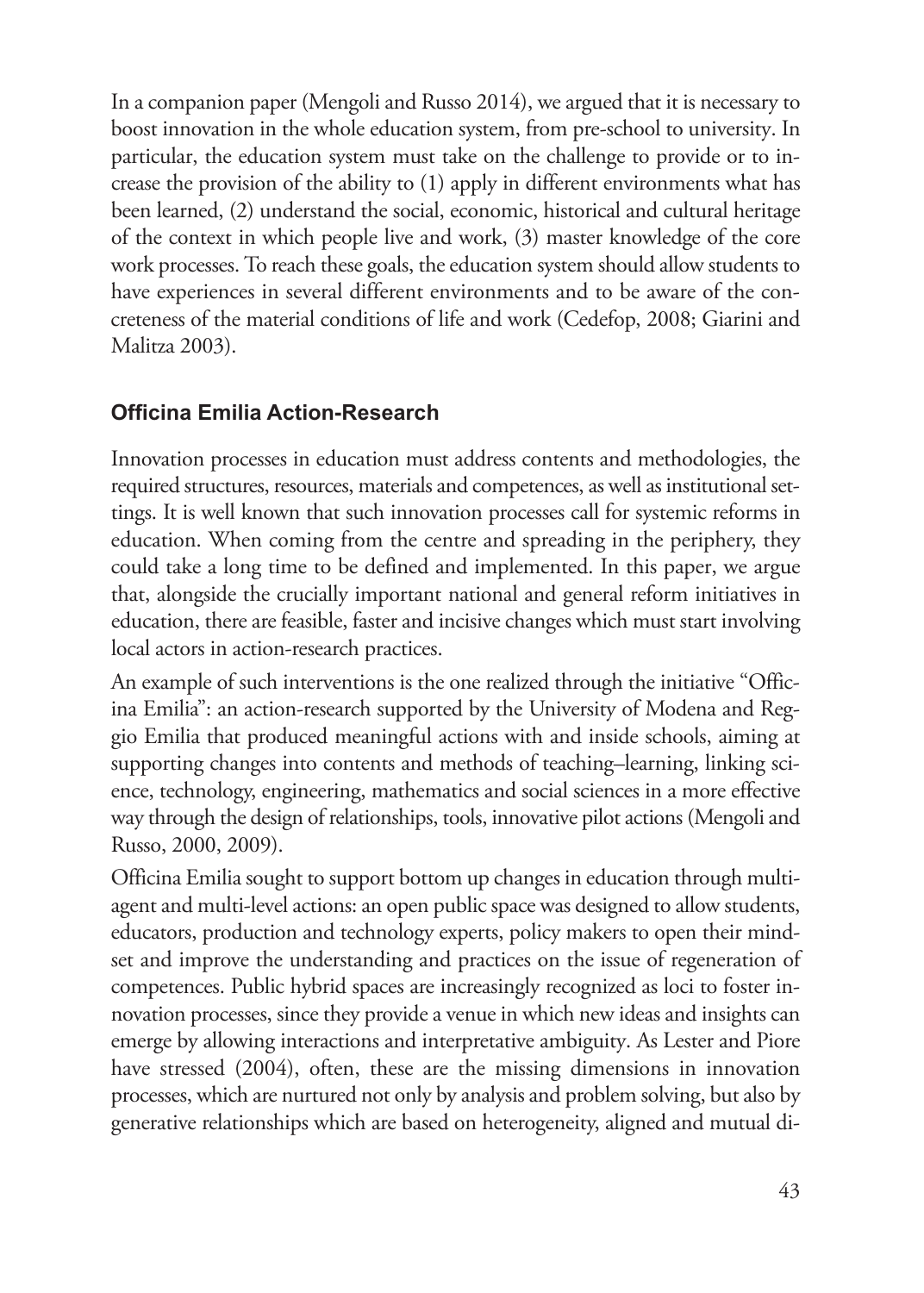rectedness of the relevant agents, and appropriate permissions to support agents' opportunities of action (Lane, 2011).

Pushed by the results of empirical analysis on the changes in the local manufacturing industry and by international debate (Mengoli and Russo, 1998) on the challenges in supporting the education system, in 2000 the University of Modena and Reggio Emilia (Italy) started the action-research programme Officina Emilia. Built on comparative analyses of education systems, industrial district development and regional policies, Officina Emilia addressed multiple social, economic and technological needs of the region in which the university operates. At that time, the economic debate was strongly influenced by the ICT boom and the manufacturing sector was considered to have lost relevance for economic development, particularly in the more advanced and rich western societies. The Officina Emilia initiative pointed out that not only this sector, and the regional mechanical industry in particular, continued to support the growth of the Italian economy, but that it would cease to do so unless special competences generated and nurtured inside the manufacturing companies were re-generated and supported (Russo, 2015). The actionresearch was investigating which were the relevant agents to be involved in the competence regeneration and which processes had to be started or strengthened in order to improve the context-based technological education.

Following a period of analysis of the industrial structure of the mechanical industry (Metalnet project<sup>11</sup>; Russo, 2008) and development of projects to outline the action-research (Memo 2001-02<sup>12</sup>, Corni80-2001, Rubes 2002-04 and Startup 2005-200613), since 2006, Officina Emilia carried out a coordinated package of educational activities, which included tinkering activities<sup>14</sup> and educational robotics, to be placed in a new and innovative "regional curriculum". The educational activities were realised in collaboration with teachers, schools, training agencies, a significant number of small and medium enterprises (in the engineering sector and

<sup>11. &</sup>quot;Metalnet" is a research project on the structure and dynamics of the mechanical industry. Documents are available on line at www.metalnet .unimore.it.

<sup>12.</sup> A video presenting Memo was realized in 2008 by the Italian Ministry of Education to assess the results five years after the end of the project. See https://vimeo.com/55765744.

<sup>13.</sup> Documents on these projects are available on line at http://www.officinaemilia.unimore.it /site/home/officina-emilia/i-progetti-dal-2000.html.

<sup>14.</sup> This perspective was embedded in the social practices shared in the pre-primary and primary schools in Emilia-Romagna. A special goal of the action-research was to adapt those practices in secondary school and University.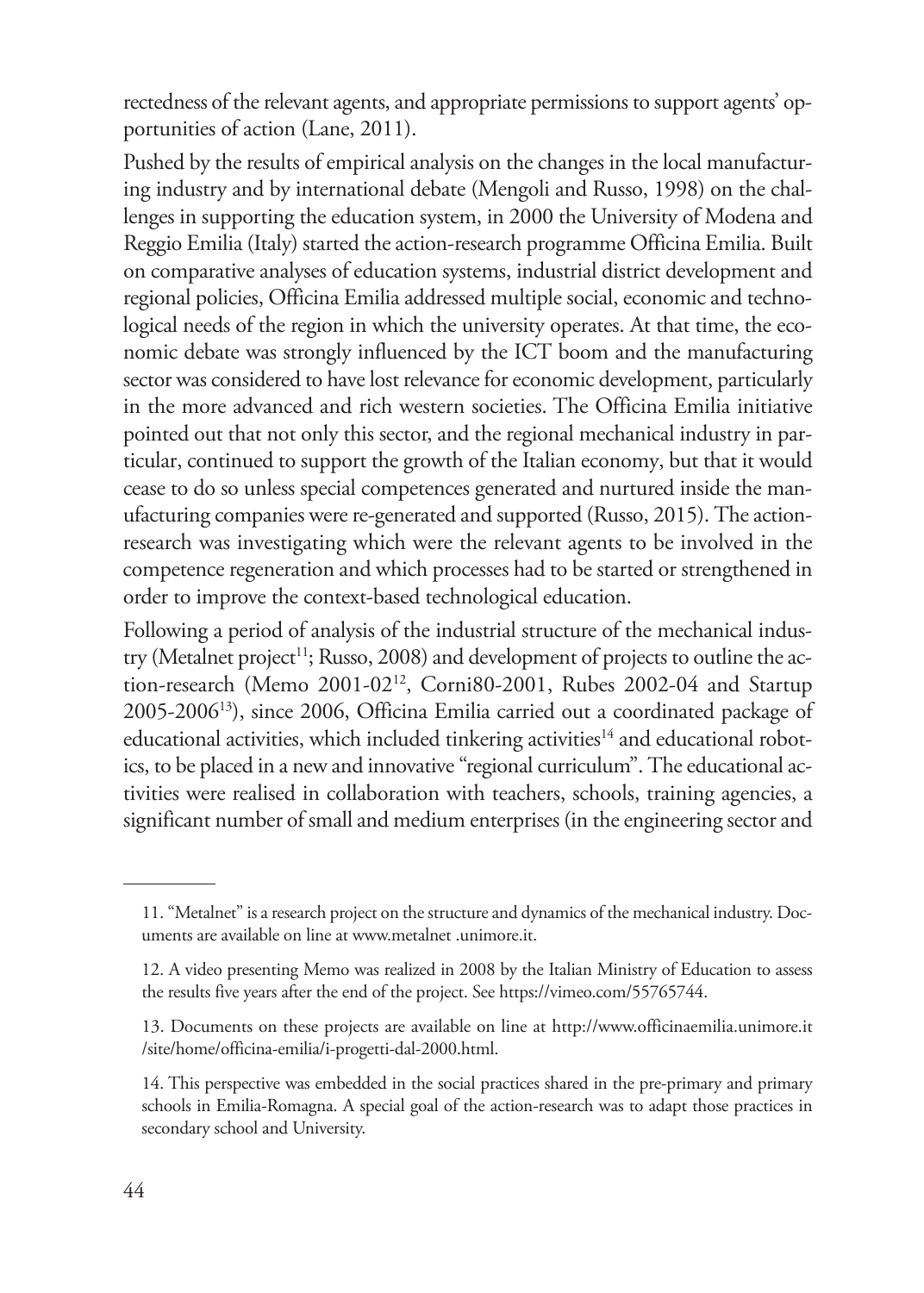providing industrial services), as well as the representatives of multinational companies, all the main trade unions and the business associations.

The long experience matured in these activities, carried out within the schools, made clear that: the classrooms were not appropriate to set the hands-on workshops and a virtual space where to share documents on the ongoing practices (as it was since the beginning the official website of the initiative) was not enough to boost and disseminate the expected changes. The need to set up a dedicated physical space to support the action-research found an answer in the proposal of a special Museum-workshop (Museolaboratorio) designed to carry out the activities dedicated to students, the initial and in-service teacher training, and the networking activities at local, regional and national level involving, among many others, companies (particularly SMEs in manufacturing sector) and public administration. The venue of the Museolaboratorio was a factory no longer in use, in the industrial area of the town. It was composed by six main sections: a display of historical machine tools, a tooling workshop<sup>15</sup> with working machines, a true to life video on work in mechanical industries entitled "Places, people, machines and work"16, the "log book" section<sup>17</sup>, the "metrology room"<sup>18</sup> and the "room of the innovations"<sup>19</sup>.

<sup>15.</sup> In mechanical engineering firms, the tooling workshop is a very important place: for constructing or fine-tuning a prototype, for repairing a component part and, at times, for studying problems and finding practical solutions. In the tooling workshop of OE it was possible to realize hands-on activities with tools and materials to understand properties of different metals and how they are tooled, to observe mechanical parts being made; understand how the tooling machines work; follow some manufacturing processes phase by phase; see how a technical drawing is used to set up and programme a machine. "Safety at work" was embedded in the experience of users as a crucial component of knowing human-machine interaction.

<sup>16.</sup> http://www.officinaemilia.unimore.it/site/home/officina-emilia/i-progetti-dal-2000/parole-dilavoro-2008-2009.html.

<sup>17.</sup> Officina Emilia made tens of visits to mechanical engineering firms in the Modena area. In each visit, a large set of information was collected and many artefacts were donated by the companies: put together, the artefact formed a kind of logbook marked by the motto "Touching is strictly allowed!" (and smell was another experience). Detailed information on the production processes and the producers of those artefacts are available at http://155.185.65.22/oe-imprese/.

<sup>18.</sup> In mechanical engineering it is essential to carry out checks with the proper measuring instruments. The metrology section allowed using a number of these instruments – both analogue and digital, with various degrees of precision – that have undergone technical changes similar to those that have marked the development of machine tools.

<sup>19.</sup> The goal was to engage companies, research laboratories, university teams to create their own exhibitions to share meaning on innovation as a technical, social and economic process.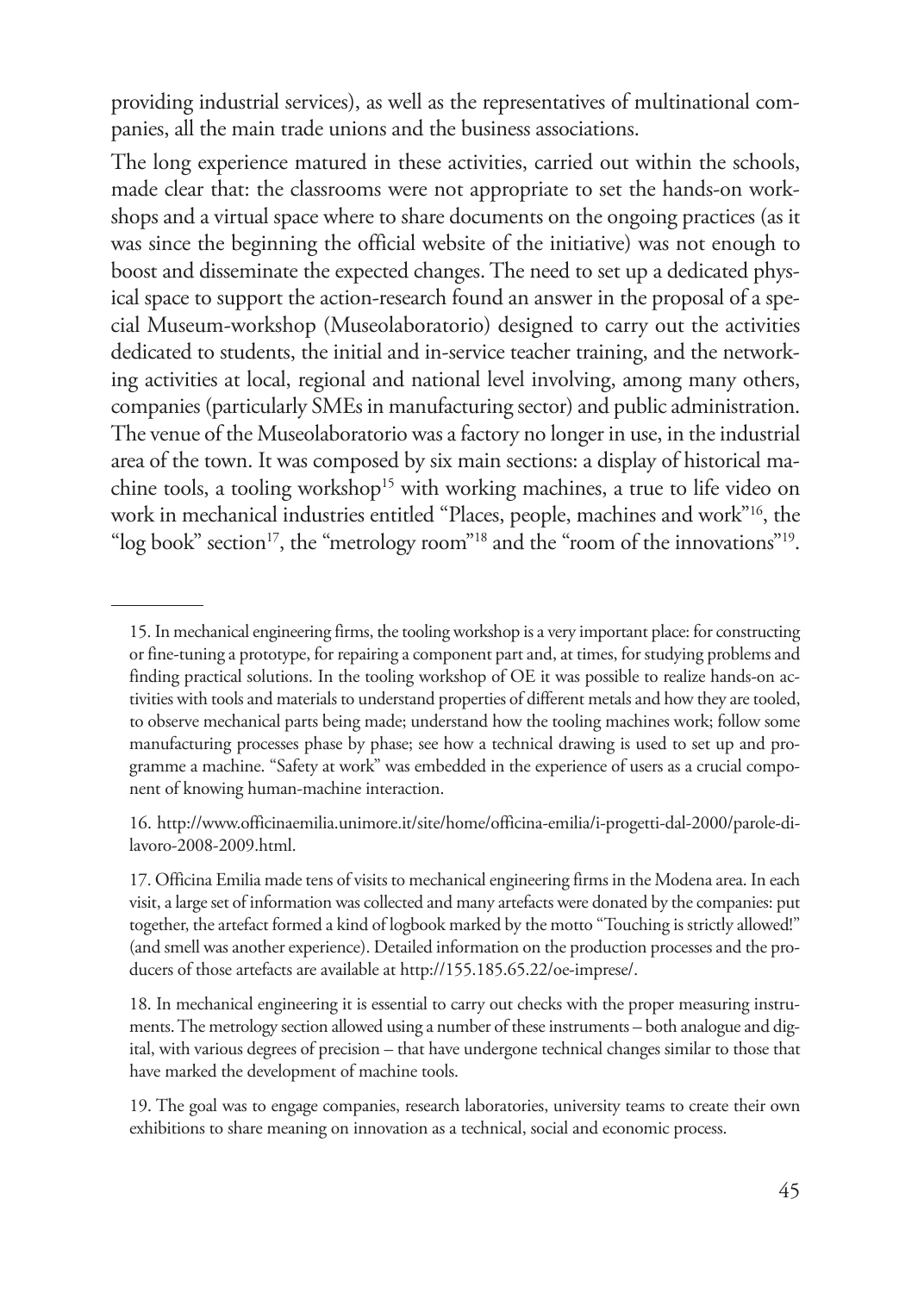In the design phase, Officina Emilia was open to discuss hypotheses, share methodologies, co-design activities and debate results with academic and practitioner communities in Italy and in international projects<sup>20</sup>. The methodologies adopted to facilitate the diffusion of innovative teaching-learning practices were founded on four pillars: (i) direct educational actions on students to develop innovations to be disseminated and promote change in the way of daily work of the schools; (ii) teachers training with new active practices; (iii) the involvement of the population and the students' families in specific programmes to know the economic, technological and working issues of the fundamental light mechanical industry; (iv) the promotion of a new collective support to the manufacturing development and to the new skills needed by the SMEs.

Focusing on the education activities carried out with teachers and their students, Officina Emilia contrived innovative hands-on activities by using significant artefacts, objects, products, tools and machine tools used in small and medium size engineering companies<sup>21</sup>. The educational activities combined knowledge of production technologies with direct knowledge of life and work experiences of workers and employers, inside their workplaces. Hands-on education activities, using and also producing *ad hoc* educational materials and multi-media contents, were as important as the meeting and the interviews with professionals conducted by students. Guided visits, periods of internship were complemented by activities in the Museolaboratorio and in the school classrooms.

Officina Emilia's tinkering labs for primary school and labs on regional socio-economic history for secondary schools started in 2001, robotics and other tinkering labs for schools of all levels and grade where developed since 2005. The cooperation and the training carried out with teachers, as well as the dynamics of the learning process of the students involved, made it possible to modify and refine the protocols and the materials to be used in the labs. Between 2009 until 2012, the activities realized in the Museolaboratorio premises involved approximately 5,000 students from pre-school to upper secondary education. Nearly 170 teachers have

<sup>20.</sup> Over 15 year, more than two hundred people were involved in designing, planning, testing and evaluating the education labs and in design and setting up the museum-laboratory. Most of them were university researchers, school teachers, professionals, staff of the business companies that were partner of the initiative. Over 15 years, the action-research received competitive funds for about 1 million and half euro, from RDF and from local Bank Foundation. A detailed account is available on line.

<sup>21.</sup> This activity was developed in collaboration with the network of companies partner of Officina Emilia action-research (see Russo, 2016).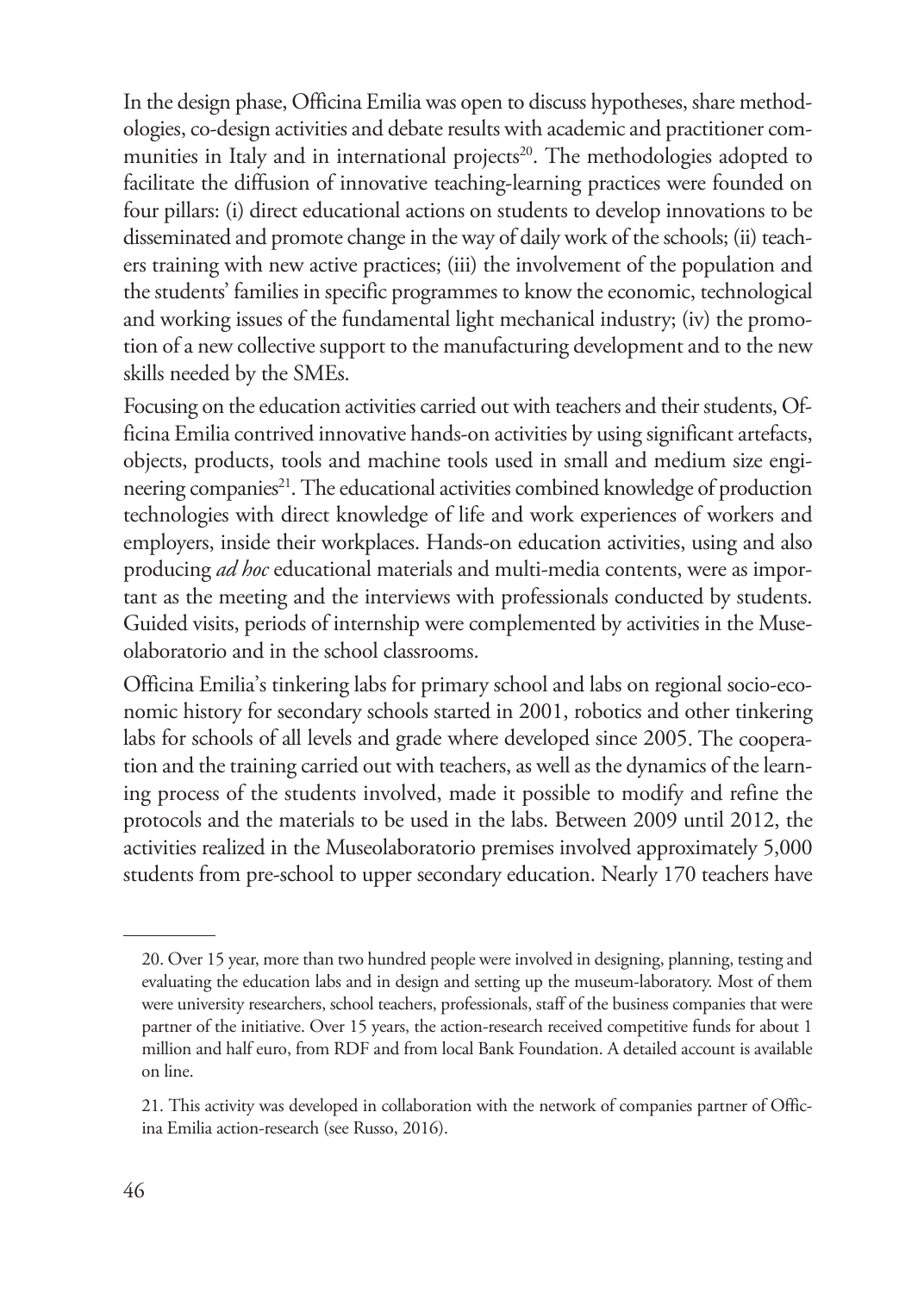been involved in in-service training to promote changes into their everyday work, 12 schools signed a permanent agreement of collaboration on innovative education to be developed with the support of the university, and 3 schools introduced Officina Emilia labs in their official curriculum.

The Officina Emilia educational labs are just one part of the action-research program. Several other initiatives involved adult people were carried out to spread knowledge and awareness among people and the students' families too. These initiatives had always held a large public audience for their originality and because they met several knowledge and skills spread among the population, but without any space in cultural and collective events, despite the social and economic relevance of the highly industrialized areas considered. The Officina Emilia events also enjoyed the novelty derived from the use of little-known at local level new materials such as smart bricks of LEGO Mindstorms® and the electronic card Arduino.

### **Lessons from the Action-Research**

Many lessons emerge from the Officina Emilia action-research and in particular from the Museolaboratorio pilot actions as educational space simulating a working environment of manufacturing sector (light mechanic industry), and as hybrid space that combines educational uses, research and outreach. A selection of those lessons are briefly recalled here.

#### **Competences required a hybrid space like the Museolaboratorio**

Groups of researchers from engineering studies, physics, materials chemistry, economics, sociology, communication, pedagogy and didactics were involved in the Officina Emilia action-research program. They were able to create theoretical documents and reports to disseminate experiences and evaluate their results. Beyond the contribution of researchers in different fields, what are the skills needed to design and manage the creation of relevant learning in hybrid spaces? Three professionals are usually involved for their know-how and their experience: the craft-workers, or technicians experienced in traditional methods of production, new makers and teachers of technological subjects in schools and training centres. When these professionals are involved at the same time, their cooperation must not be taken for granted. The differences in experience, career and age count a lot and it is not easy to boost the desired effects. Moreover, time constraints and the rigorous methodologies of the research were often experienced by professionals as im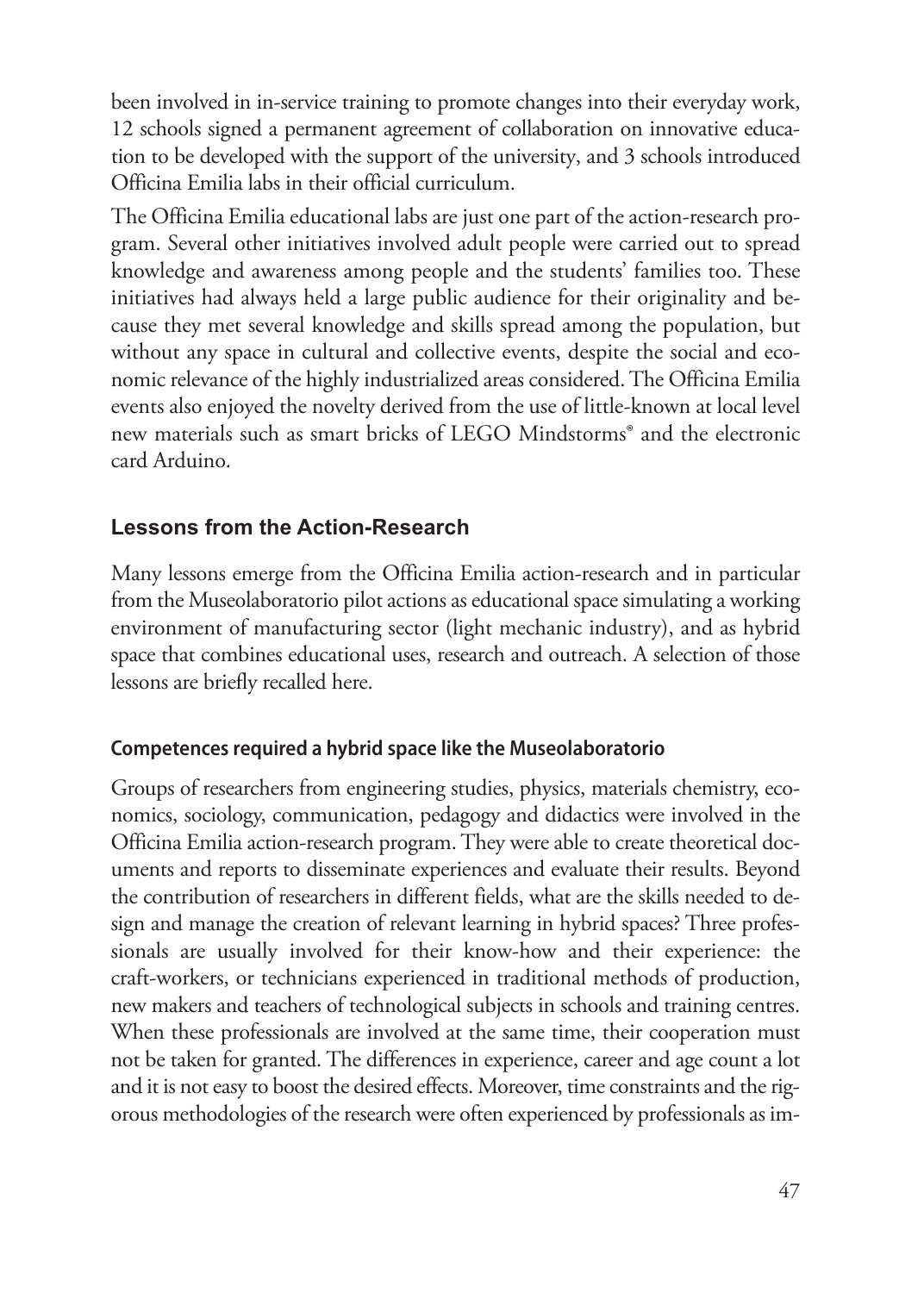positions, hindrance and pitch invasions, and funding a common ground may become challenging.

The design of hybrid spaces generally relies on competences of experts able to transfer practical learning and to design and create products and know-how. The Officina Emilia experience warns in narrowing the discussion only on these professionals. For example, the craft workers and the production technicians (experts in traditional technologies) are able to pass their manual skills through coaching, in a very long time and inside workplaces that no longer exist or that are specific for a particular sector or even a single company. Moreover, present safety standards are not always part of their experience. But, above all, the way they do is no longer supported by the social conditions that created consensus and appreciation for their educational task. Their ability to teach soft skills is too limited, with reference to the communication, collaborative peer relationships, documentation and research needed for a comparison of the technology and the products in situations far in space and in time. Another example is provided by the new "makers". They are still too poorly defined to allow a discussion on their educational effectiveness. How many "makers" are craft-workers, production technicians or traditional craftsmen? How many are *bricoleurs*? How many of them are highly specialized professionals on specific processes, materials and products, with little experience in other workplaces, so with visions and practices too dependent on one specific context? Professional features of the individuals involved are certainly dependent on individual factors, that make their educational contribution rich of variability, but also unpredictable.

Lack of managerial competences strictly devoted to promote the "brand" in the media and policy networks were not overlooked aspects, but missing competences in the area that was impossible to attract (scale matters in attracting those competences!).

### **Activities of classes in hybrid space**

The involvement of schools in activities of the hybrid spaces (such as Fab labs, enterprise workshops or museum workshops) and the introduction of labs with 3D printers inside schools may produce little or not at all significant changes of the quality of learning of the new generations. The simply supply of technologies or making people aware of innovative machines is unlikely to change the actual educational practices. As happened in Italy with the public investment on interactive multimedia whiteboards, interactive projectors and other technological devices (with teachers and schools that still underuse or misuse those devices). Public in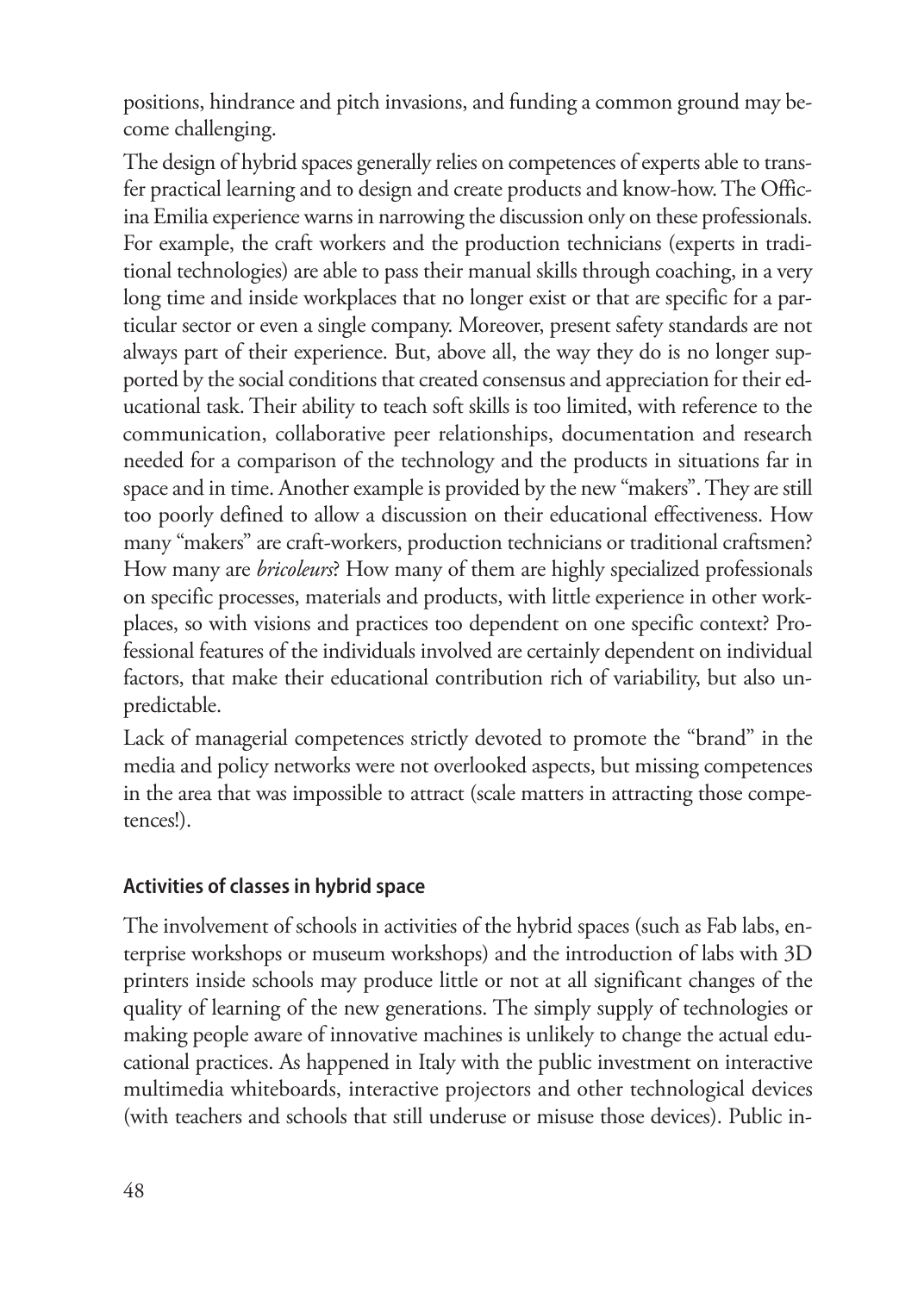vestment designed to the Fab lab, especially the commitment to involve schools in their activities, and investments to the spread of other technological tools, have the advantage of focusing attention on the need to connect the information technology with most extensive learning of the production techniques. However, the experiences that schools are carrying out patchy, do not yet found sufficient assessment research. They risk to waste valuable time for the development of an effective strategy to support schools, training centres and enterprises. To develop effective innovations, three main aspects should be fostered: a greater care in the management of change, a better design of both the educational activities and teachers' in-service training, a stronger support to communities and networks of practices.

## **Creation of ad hoc information in an ad hoc environment**

The experience of Officina Emilia shows that hands-on activities, and opportunities to conveniently observe a workplace widen the horizon of thinking, help the imagination, support self-esteem in confronting technological challenges (in particular with regard to girls approaching technologies they consider as largely out of their interest), and open students to new domains (e.g. reconnecting what students do in the labs with their parents' or relatives' jobs, which they generally do not consider of any importance and they learn to appreciate in different perspectives). These processes fail to emerge for spontaneous sprouting inside schools or at least fail to emerge with the quality and the required size. The first and most important reason is that teachers express a strong need for data and tools to effectively introduce their students to the knowledge of the structure of the industrial area in which they live, and which influences their educational, training and professional opportunities.

## **Fifteen years after: do the critical initial conditions still matter?**

At the start of the action-research program, some empirical facts were urging some intervention: the shortage in quantitative and qualitative terms was hampering the growth of SMEs in the mechanical district. What did happen in the following 15 years after?

Until 2008, the high pace of growth of the majority of the regional companies was supported by the growth of international demand: the increase in sales was accompanied by only a marginal increase in employment. Investments in physical capital ensured higher productivity, better quality and the requirements of the international standards. High level competences were shifting across companies, with increasing salaries of high level technicians and managers. Mid-level technicians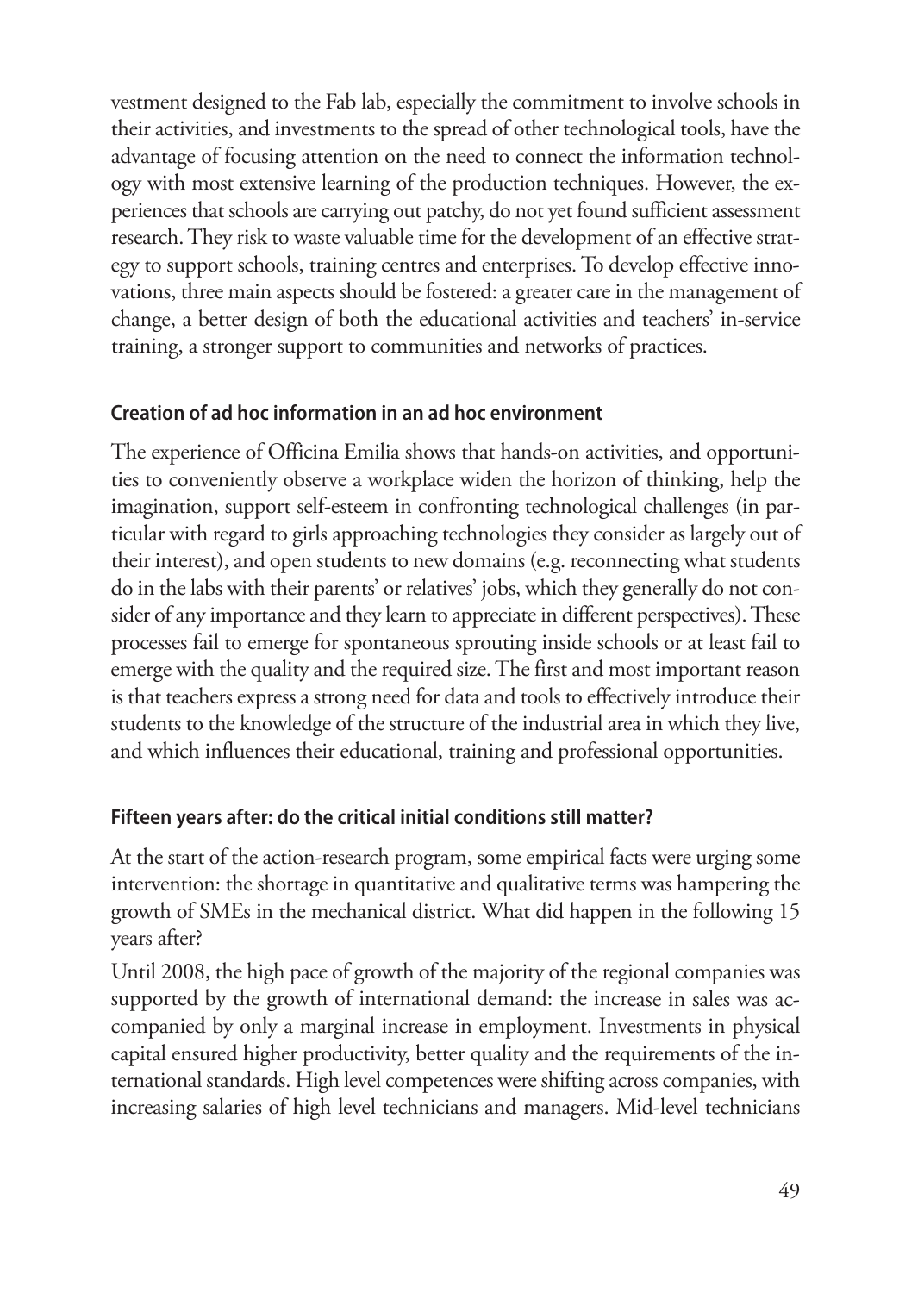were still as scarce as at the beginning of the period, but internal training was allowing SMEs to cope with their needs, at least in the short medium run. Some critical problems were appearing more relevant than in the previous decade: the generational change in the ownership and control of SMEs; the creation of new companies was slowing down, the vertical and horizontal organization of the value chains was largely changed making more acute the need for technical, organizational and managerial skills in a rapidly changing environment (Russo and Whitford, 2009). When in 2009 the crisis affected the mechanical district, its effects were not equally heavy (as discussed in Russo, 2015). Even though the overall effect on employment was significant, opportunities for mid-level and high-level technicians emerged. Not a zero sum game: several SMEs closed and recovery has been accompanied, in many cases, by a radical re-design of production processes; network and power relationships changed greatly across the companies still active in the district. The demand for more qualified workers still remains a challenge: qualitative and to some extent also quantitative.

# **From Action-Research to Actions: Lost and Missing Links**

In recent years, other experiences have developed hybrid spaces. With reference to the Emilia-Romagna region, it is to mention the construction of public funded Fab Labs, in Reggio Emilia and in Modena, and the opening of the private and public partnership supporting Opificio Golinelli in Bologna. Moreover, artefacts to support tinkering labs emerge at the national level, such as the intervention of Federmeccanica on primary schools which is titled "Eureka! It works", which produced an educational kit usable in many different ways.

Why did the University, that in 2000 approved Officina Emilia as one of its relevant projects, decide to close in 2015 to close the Museolaboratorio? Several factors were not favouring a longer lasting of that experience. A positive evaluation plan of the impact of the activities carried on with schools was not enough to support some drawbacks.

First of all, even though the University invested human and material resources for about a decade, also in view of enhancing the quality of learning of incoming students, the absence (or weakness) of its institutional recognition by the authorities in charge of the regional education system, greatly limited the diffusion of the innovative practices produced by Officina Emilia. The initiative was not able to cope with changes in regional policy orientation: at the beginning there was a strong support to exploit innovation potentials in the many related fields in local development, after six years the regional administration was shifting toward a more sec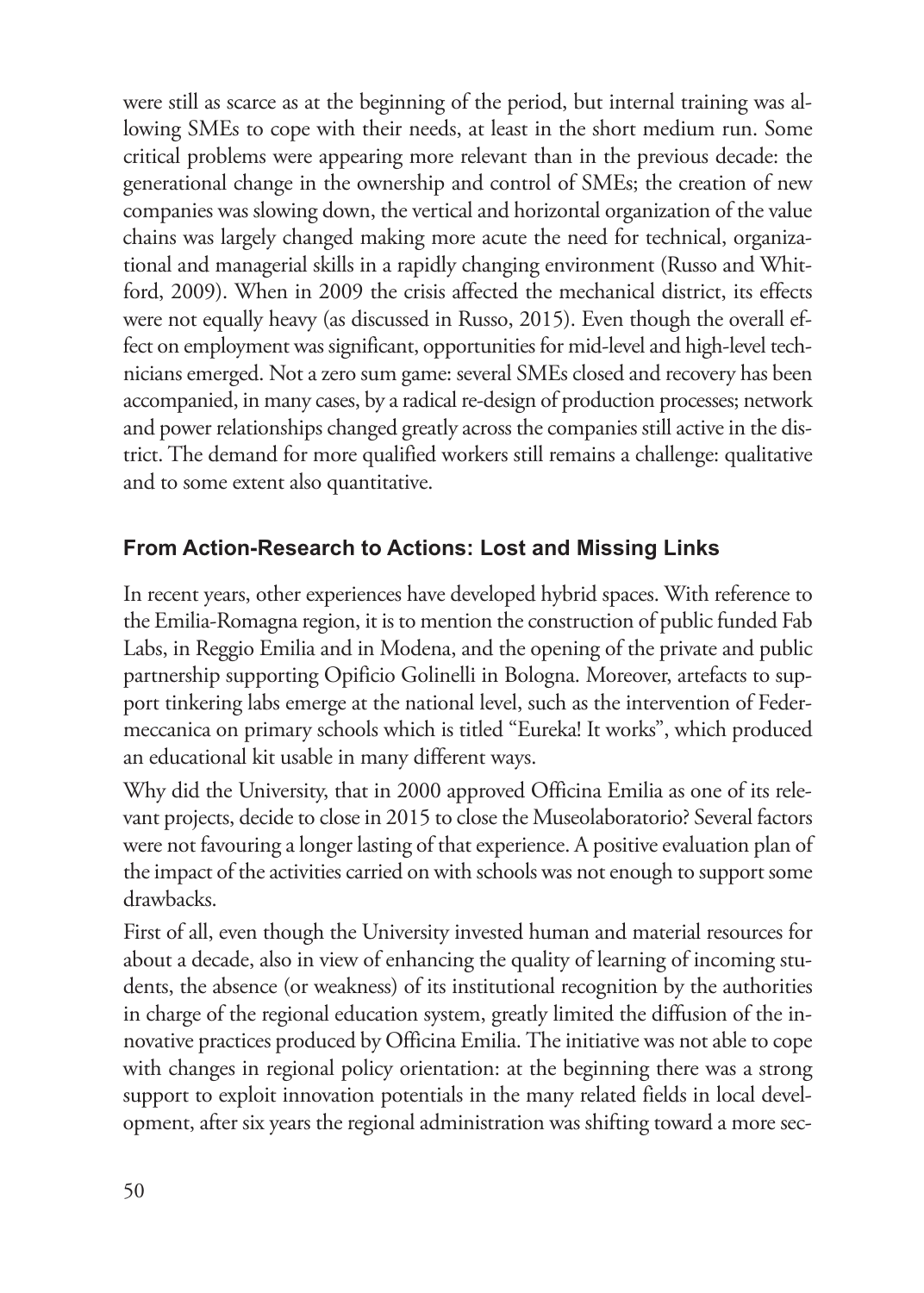toral vision on top down and more controlled intervention from the entrepreneurial side and from the education side. In the last years, the University itself was reducing its strong support: the initiative was outside the primary missions of university: education, research and technology transfer, at that time considered the only relevant activity to support "third mission". Then, when the crisis imposed cutting expenses, there was no longer the financial support for its public engagement, which nowadays is strongly recognized as a crucial component of the university third mission. The economic crisis was an exogenous factor hampering the support from the network of partner companies of Officina Emilia: they cut all supports to any initiative, in a condition of reduction of production, layoff of workers and declining revenues. These processes and conditions highlight that, notwithstanding the many fruitful generative relations both at regional and international level, the lack of some local linkages was marking the initiative as a university lobby: even though it was well known and appreciated for the quality of the innovative proposal carried on by the initiative, the strong branding of Officina Emilia was ignored in the regional media. In a nutshell: missing institutional links have progressively reduced consensus to the action-research, not allowing the progress toward more structural actions. Monitoring of generative relationships is a reflexive perspective on the ongoing processes, but obviously it is not enough to generate the missing links.

#### **References**

- Barrows, H.S. (1985). *How to design a problem-based curriculum for the preclinical years*. New York: Springer Publishing Co.
- Barrows, H.S. (1986). A Taxonomy of Problem Based Learning Methods. Medical Education, 20, 481-486.
- Barrows, H.S. (1992). *The Tutorial Process*. Springfield, IL: Southern Illinois University School of Medicine.
- Berger, S. (2013). *Making in America. From Innovation to Market*. Mit Press, Cambridge, Mass.
- Braverman, H. (1949). Labor and Monopoly Capital, Monthly Review Press, New York.
- Brynjolfsson E., Mcafee A. (2014). *The Second Machine Age: Work, Progress, and Prosperity in a Time of Brilliant Technologies*. Norton New York London: W.W. Norton & Company.
- Bruner, J. S. (2009). *The process of education*. Harvard University Press.
- CEDEFOP (2008). *Skill Needs in Europe. Focus on 2020*. Luxembourg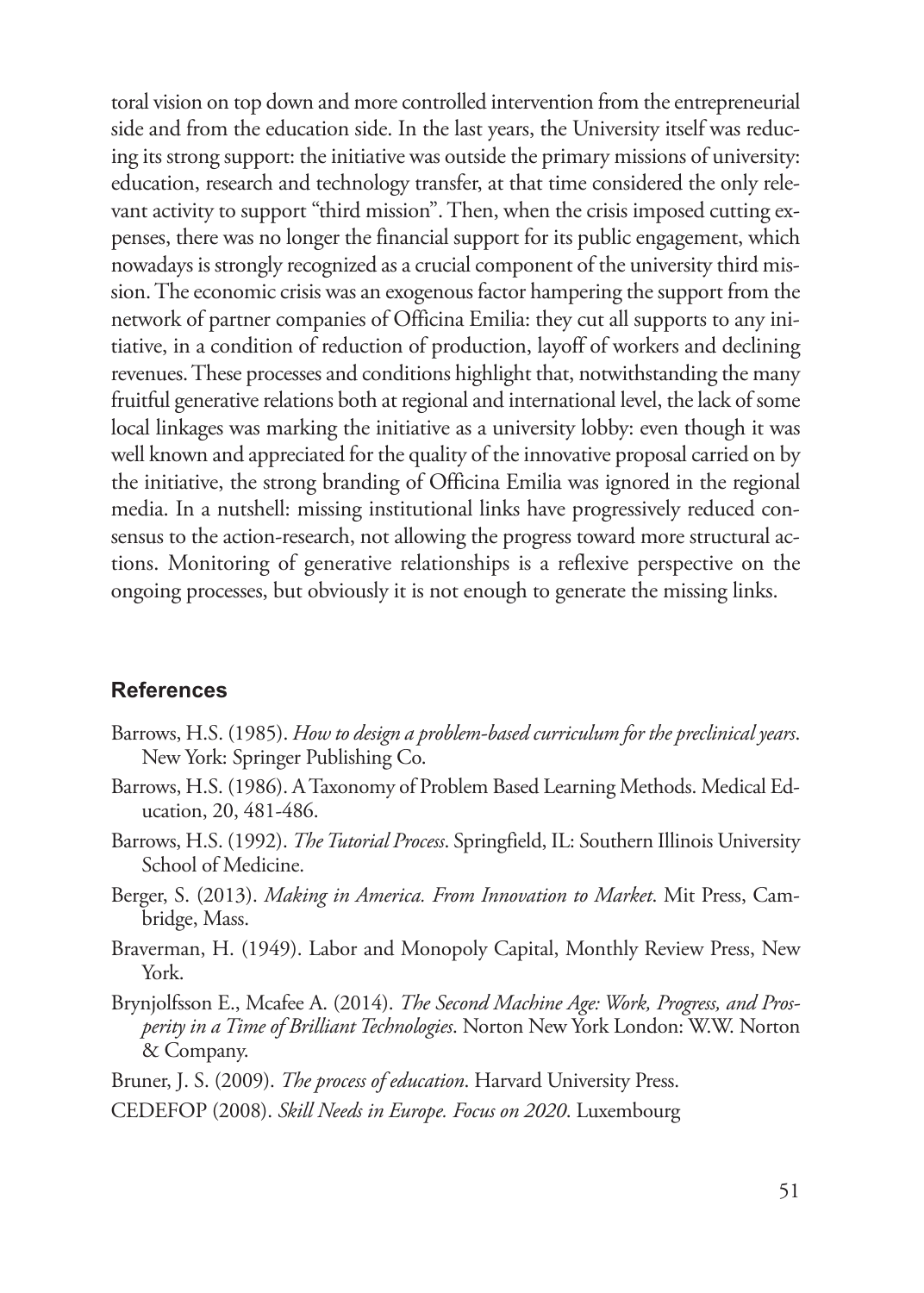- Cresson, E. (1998). Learning for active citizenship: a significant challenge in building a Europe of knowledge. In: European Commission. Education and Active Citizenship in the European Union, Brussels
- Dewey, J. (1897). My Pedagogical Creed. In: The School Journal, Volume LIV, Number 3 (January 16), pages 77-80.
- Dewey, J. (1915), The School and Society, The University of Chicago Press, Chicago, Ill.
- Dewey, J. (1938). Experience and Education, Kappa Delta Pi, International Honor Society in Education, Indianapolis, IN
- European Commission (2008). New Skills for New Jobs. Anticipating and matching labour market and skills needs. Brussels
- European Commission (2012). Communication from the Commission to the European Parliament, the Council, the European Economic and Social Committee and the Committee of the Regions. Rethinking Education: Investing in skills for better socio-economic outcomes, (COM(2012) 669 final, Brussels
- European Commission (2013). Directorate-General for Enterprise and Industry (2013). European Competitiveness Report. Towards Knowledge-Driven Reindustrialisation, Commission Staff Working Document SWD(2013)347 final Commission Staff Working Document
- European Commission (2014). Directorate-General for Enterprise and Industry. European Competitiveness Report. Helping Firms Grow, Commission Staff Working Document SWD(2014)277 final
- Fayol, H. (1949). *General and industrial administration*. NY: Pitman.
- Giarini, O., Malitza, M. (2003). *The Double Helix of Learning and Work*. UNESCO, CEPES, Bucharest
- Hirschman, A.O. (1958). *The strategy of economic development*. Yale University Press, New Haven
- Hutchins, E. (1995), Cognition in the Wild. MIT Press, Cambridge, MA.
- Lane, D.A. (2011). Complexity and Innovation Dynamics. In: Cristiano Antonelli, C., (ed.) Handbook of Economic Complexity of Technological Change. pp. 63-80. Edward Elgar, Cheltenham UK
- Lester, R., Piore, M. (2004). *Innovation: The Missing Dimension*. Harvard University Press, Cambridge MA
- Mengoli, P., Russo, M. (1998). Technical and vocational education and training in Italy: structure and changes at national and regional level. Materiali di discussione n. 255. Dipartimento di Economia Politica. Università di Modena e Reggio Emilia.
- Mengoli, P., Russo, M. (2000). Competenze, innovazione e sviluppo locale, Materiali di Discussione 397, Università di Modena e Reggio Emilia